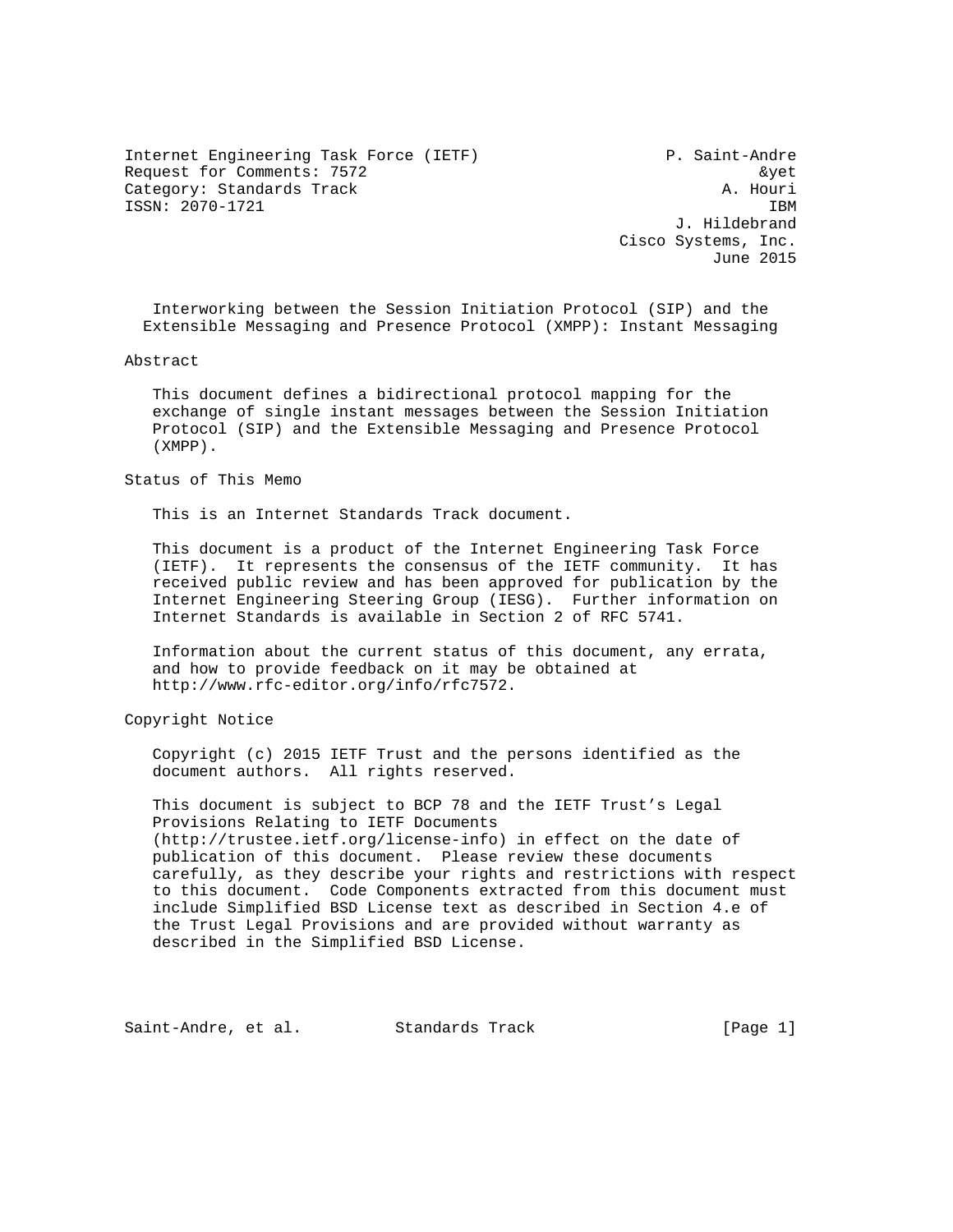Table of Contents

| $\mathcal{D}$ |                                                                              |  |  |  |  |  |  |  |  |  |  |  | २              |
|---------------|------------------------------------------------------------------------------|--|--|--|--|--|--|--|--|--|--|--|----------------|
| $\mathcal{L}$ | $Terminology \ldots \ldots \ldots \ldots \ldots \ldots \ldots \ldots \ldots$ |  |  |  |  |  |  |  |  |  |  |  | $\mathcal{R}$  |
| $4$ .         |                                                                              |  |  |  |  |  |  |  |  |  |  |  | $\overline{4}$ |
| 5             |                                                                              |  |  |  |  |  |  |  |  |  |  |  | 6              |
| б.            |                                                                              |  |  |  |  |  |  |  |  |  |  |  | 8              |
|               |                                                                              |  |  |  |  |  |  |  |  |  |  |  | R.             |
| $\mathsf{R}$  | Internationalization Considerations                                          |  |  |  |  |  |  |  |  |  |  |  | 9              |
| 9.            |                                                                              |  |  |  |  |  |  |  |  |  |  |  | 9              |
|               |                                                                              |  |  |  |  |  |  |  |  |  |  |  | 1 O            |
|               | Normative References                                                         |  |  |  |  |  |  |  |  |  |  |  | 1 O            |
|               | 10.2. Informative References                                                 |  |  |  |  |  |  |  |  |  |  |  | 11             |
|               |                                                                              |  |  |  |  |  |  |  |  |  |  |  | 13             |
|               |                                                                              |  |  |  |  |  |  |  |  |  |  |  | 13             |
|               |                                                                              |  |  |  |  |  |  |  |  |  |  |  |                |

## 1. Introduction

 In order to help ensure interworking between instant messaging (IM) systems that conform to the instant messaging / presence requirements [RFC2779], it is important to clearly define protocol mappings between such systems. Within the IETF, work has proceeded on two instant messaging technologies:

- o Various extensions to the Session Initiation Protocol ([RFC3261]) for instant messaging, in particular the MESSAGE method extension [RFC3428]; collectively the capabilities of SIP with these extensions are commonly called SIP for Instant Messaging and Presence Leveraging Extensions (SIMPLE).
- o The Extensible Messaging and Presence Protocol (XMPP), which consists of a formalization of the core XML streaming protocols developed originally by the Jabber open-source community; the relevant specifications are [RFC6120] for the XML streaming layer and [RFC6121] for basic presence and instant messaging extensions.

 One approach to helping ensure interworking between these protocols is to map each protocol to the abstract semantics described in [RFC3860]; that is the approach taken by [SIMPLE-CPIM] and [RFC3922]. In contrast, the approach taken in this document is to directly map semantics from one protocol to another (i.e., from SIP / SIMPLE to XMPP and vice versa), since that is how existing systems solve the interworking problem.

 Both XMPP systems and IM-capable SIP systems enable entities to exchange "instant messages". The term "instant message" usually refers to a message sent between two entities for delivery in close

Saint-Andre, et al. Standards Track [Page 2]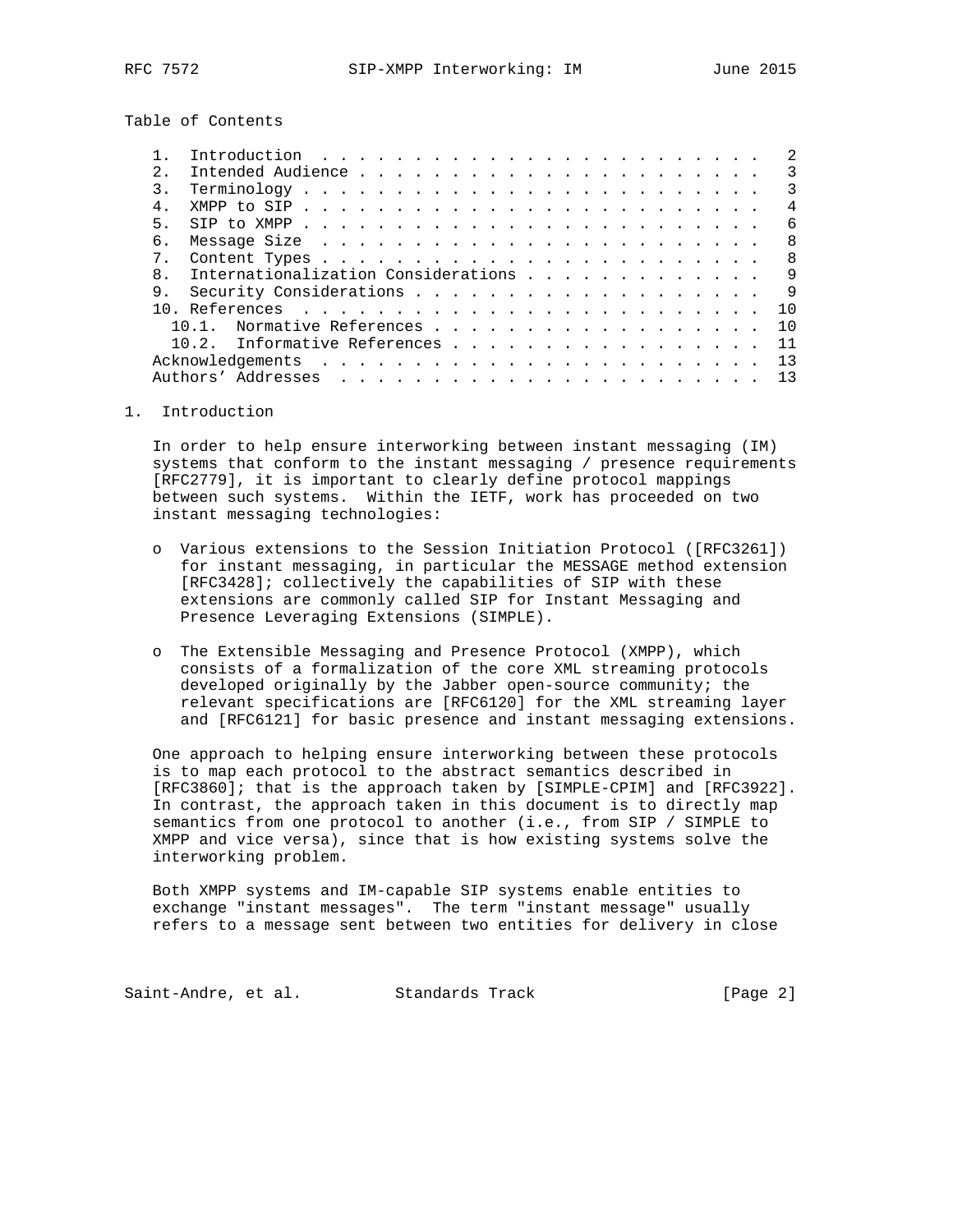to real time (rather than a message that is stored and forwarded to the intended recipient upon request). This document specifies mappings only for single messages (sometimes called "pager-mode" messaging), since they form the lowest common denominator for IM. Separate documents cover "session-mode" instant messaging in the form of one-to-one chat sessions [RFC7573] and multi-party chat sessions [GROUPCHAT]. In particular, session-mode instant messaging supports several features that are not part of pager-mode instant messaging, such as a higher level of assurance regarding end-to-end message delivery. As with all of these documents, the architectural assumptions underlying such direct mappings are provided in [RFC7247], including mapping of addresses and error conditions.

2. Intended Audience

 The documents in this series are intended for use by software developers who have an existing system based on one of these technologies (e.g., SIP) and who would like to enable communication from that existing system to systems based on the other technology (e.g., XMPP). We assume that readers are familiar with the core specifications for both SIP [RFC3261] and XMPP [RFC6120], with the base document for this series [RFC7247], and with the following IM-related specifications:

- o "Session Initiation Protocol (SIP) Extension for Instant Messaging" [RFC3428]
- o "Extensible Messaging and Presence Protocol (XMPP): Instant Messaging and Presence" [RFC6121]

 Note well that not all protocol-compliant messages are shown (such as SIP 100 TRYING messages), in order to focus the reader on the essential aspects of the protocol flows.

3. Terminology

 A number of terms used here are explained in [RFC3261], [RFC3428], [RFC6120], and [RFC6121].

 The key words "MUST", "MUST NOT", "REQUIRED", "SHALL", "SHALL NOT", "SHOULD", "SHOULD NOT", "RECOMMENDED", "NOT RECOMMENDED", "MAY", and "OPTIONAL" in this document are to be interpreted as described in [RFC2119].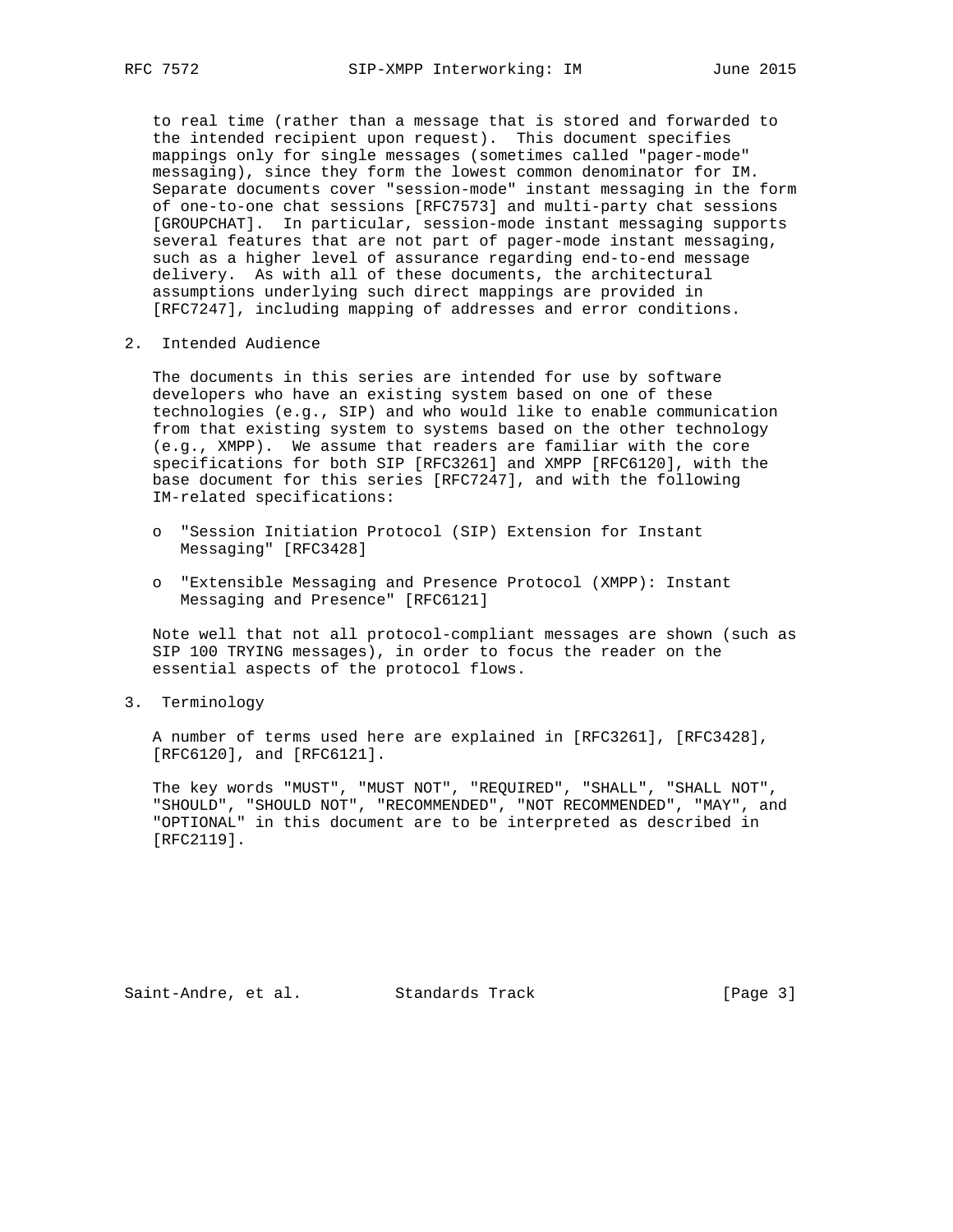|| || ||

## 4. XMPP to SIP

 As described in [RFC6121], a single instant message is an XML <message/> stanza of type "normal" sent over an XML stream (since "normal" is the default for the 'type' attribute of the <message/> stanza, the attribute is often omitted).

 When the XMPP user Juliet with a Jabber Identifier (JID) of <juliet@example.com> wants to send an instant message to Romeo, she interacts with her XMPP client, which generates an XMPP <message/> stanza. The syntax of the <message/> stanza, including required and optional elements and attributes, is defined in [RFC6121] (for single instant messages, Section 5.1 of [RFC6121] recommends that the value of the 'to' address be a "bare JID" of the form "localpart@domainpart"). The following is an example of such a stanza:

Example 1: XMPP User Sends Message

 | <message from='juliet@example.com/yn0cl4bnw0yr3vym' | to='romeo@example.net'> | <body>Art thou not Romeo, and a Montague?</body> | </message>

 Upon receiving such a message stanza, the XMPP server needs to determine the identity of the domainpart in the 'to' address, which it does by following the procedures explained in Section 5 of [RFC7247]. If the domain is a SIP domain, the XMPP server will hand off the message stanza to an XMPP-to-SIP gateway or connection manager that natively communicates with IM-aware SIP servers.

 The XMPP-to-SIP gateway is then responsible for translating the XMPP message stanza into a SIP MESSAGE request from the XMPP user to the SIP user:

Example 2: XMPP User Sends Message (SIP Transformation)

 | MESSAGE sip:romeo@example.net SIP/2.0 | Via: SIP/2.0/TCP x2s.example.com;branch=z9hG4bK776sgdkse | Max-Forwards: 70 | To: sip:romeo@example.net | From: <sip:juliet@example.com;gr=yn0cl4bnw0yr3vym>;tag=12345 | Call-ID: D9AA95FD-2BD5-46E2-AF0F-6CFAA96BDDFA | CSeq: 1 MESSAGE | Content-Type: text/plain | Content-Length: 35

Art thou not Romeo, and a Montague?

Saint-Andre, et al. Standards Track [Page 4]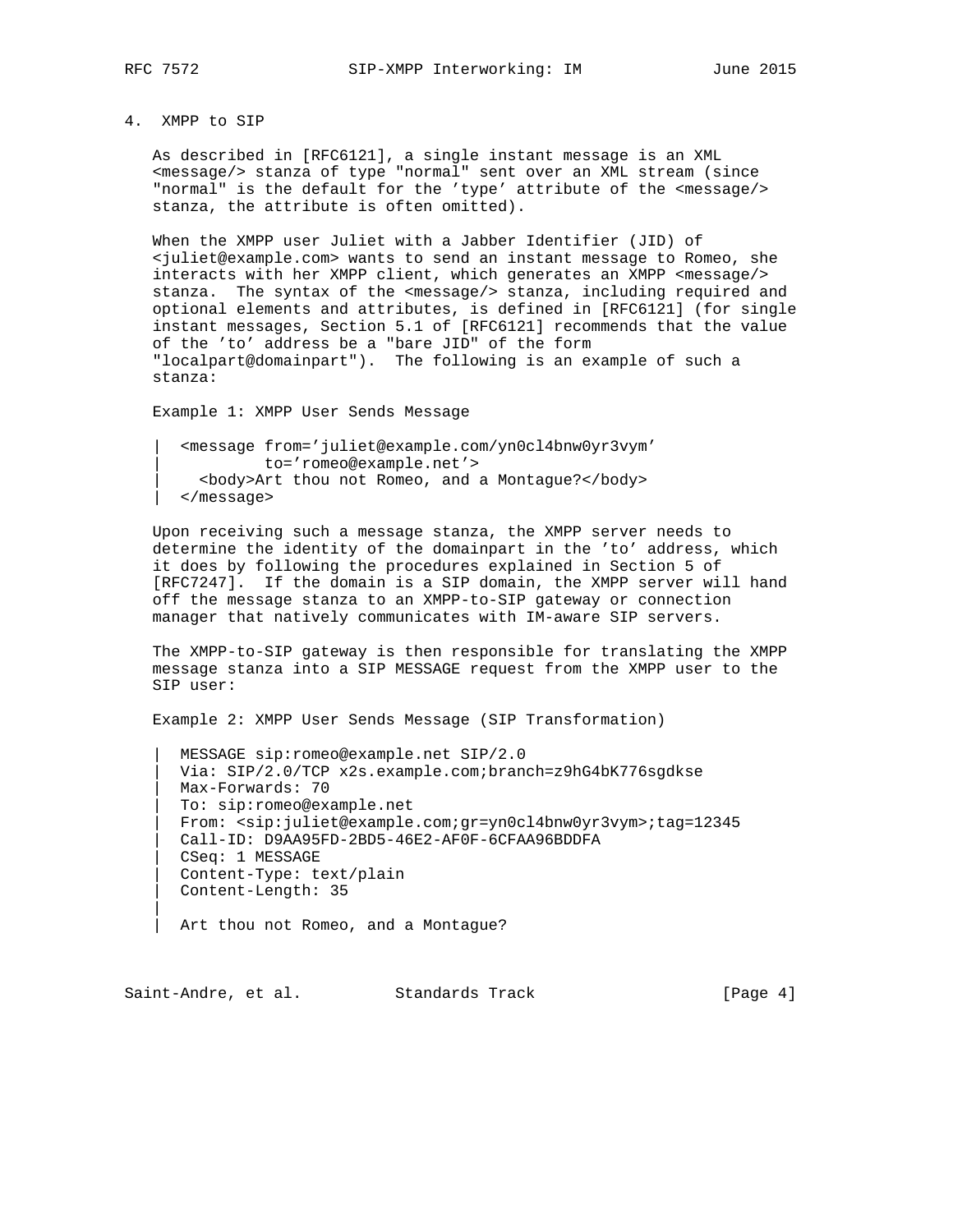The destination SIP server is responsible for delivering the message to the intended recipient, and the recipient is responsible for generating a response (e.g., 200 OK).

Example 3: SIP User Agent Indicates Receipt of Message

 | SIP/2.0 200 OK | Via: SIP/2.0/TCP x2s.example.com;branch=z9hG4bK776sgdkse | From: sip:juliet@example.com;tag=12345 | To: sip:romeo@example.net;tag=vwxyz | Call-ID: D9AA95FD-2BD5-46E2-AF0F-6CFAA96BDDFA | CSeq: 1 MESSAGE | Content-Length: 0

 As described in [RFC3428], a downstream proxy could fork a MESSAGE request, but it would return only one 200 OK to the gateway.

 Note: This document does not specify handling of the 200 OK by the XMPP-to-SIP gateway (e.g., to enable message acknowledgements). See [RFC7573] for a mapping of message acknowledgements in the context of one-to-one chat sessions.

 The mapping of XMPP syntax to SIP syntax MUST be as shown in the following table.

Table 1: Message Syntax Mapping from XMPP to SIP

 +-----------------------------+--------------------------+ | XMPP Element or Attribute | SIP Header or Contents | +-----------------------------+--------------------------+ | body of MESSAGE<br>| Subject<br>| Call-ID <subject/>  $\n$ from  $|$  From (1) | id | transaction identifier | | to | To or Request-URI | | type  $|$  (no mapping) (2) | | xml:lang | Content-Language +-----------------------------+--------------------------+

 1. As shown in the foregoing example and described in [RFC7247], the XMPP-to-SIP gateway MUST map the bare JID ("localpart@domainpart") of the XMPP sender to the SIP From header and include the resourcepart of the "full JID" ("localpart@domainpart/resourcepart") as the Globally Routable User Agent URI (GRUU) portion [RFC5627] of the SIP URI.

Saint-Andre, et al. Standards Track [Page 5]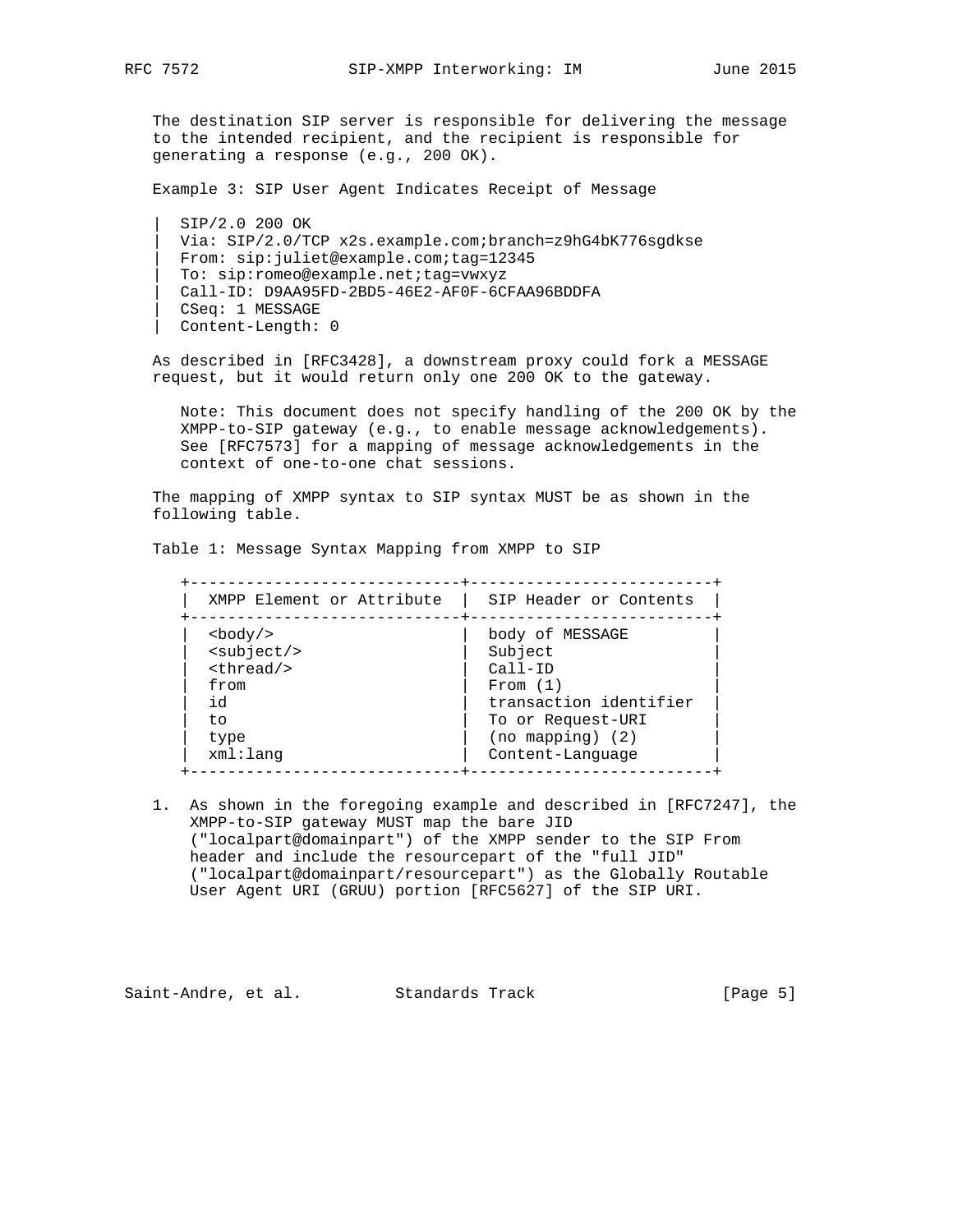||

 2. Because there is no SIP header field that matches the meaning of the XMPP message 'type' values ("normal", "chat", "groupchat", "headline", "error"), no general mapping is possible here.

### 5. SIP to XMPP

 As described in [RFC3428], a single instant message is a SIP MESSAGE request sent from a SIP user agent to an intended recipient who is most generally referenced by an Instant Messaging (IM) URI [RFC3861] of the form <im:user@domain> but who might be referenced by a SIP or SIPS URI of the form <sip:user@domain> or <sips:user@domain>.

When a SIP user Romeo with a SIP URI of <sip:romeo@example.net> wants to send an instant message to Juliet, he interacts with his SIP user agent, which generates a SIP MESSAGE request. The syntax of the MESSAGE request is defined in [RFC3428]. The following is an example of such a request:

Example 4: SIP User Sends Message

 | MESSAGE sip:juliet@example.com SIP/2.0 Via: SIP/2.0/TCP s2x.example.net;branch=z9hG4bKeskdgs677 | Max-Forwards: 70 | To: sip:juliet@example.com | From: sip:romeo@example.net;tag=vwxyz | Call-ID: 9E97FB43-85F4-4A00-8751-1124FD4C7B2E | CSeq: 1 MESSAGE | Content-Type: text/plain | Content-Length: 44

Neither, fair saint, if either thee dislike.

 Section 5 of [RFC3428] stipulates that a SIP user agent presented with an im: URI should resolve it to a sip: or sips: URI. Therefore, we assume that the Request-URI of a request received by an IM-capable SIP-to-XMPP gateway will contain a sip: or sips: URI. Upon receiving the MESSAGE, the SIP server needs to determine the identity of the domain portion of the Request-URI or To header, which it does by following the procedures explained in Section 5 of [RFC7247]. If the domain is an XMPP domain, the SIP server will hand off the MESSAGE to an associated SIP-to-XMPP gateway or connection manager that natively communicates with XMPP servers.

 The SIP-to-XMPP gateway is then responsible for translating the request into an XMPP message stanza from the SIP user to the XMPP user and returning a SIP 200 OK message to the sender:

Saint-Andre, et al. Standards Track [Page 6]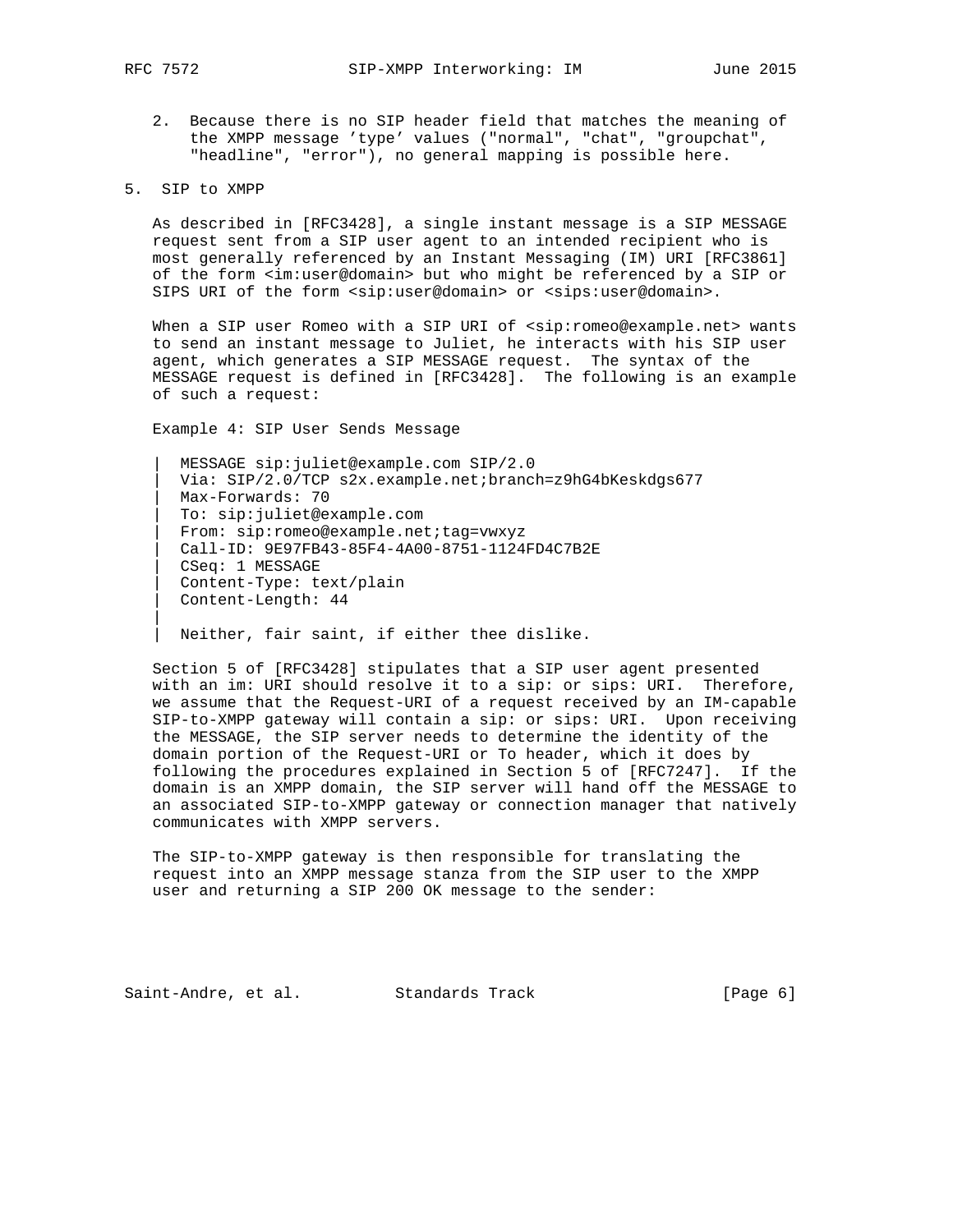Example 5: SIP User Sends Message (XMPP Transformation)

 | <message from='romeo@example.net/dr4hcr0st3lup4c' | to='juliet@example.com'> | <body>Neither, fair saint, if either thee dislike.</body> | </message>

 Note that the stanza-handling rules specified in [RFC6121] allow the receiving XMPP server to deliver a message stanza whose 'to' address is a bare JID ("localpart@domainpart") to multiple connected devices. This is similar to the "forking" of messages in SIP.

 The mapping of SIP syntax to XMPP syntax MUST be as shown in the following table.

Table 2: Message Syntax Mapping from SIP to XMPP

 +--------------------------+-----------------------------+ | SIP Header or Contents | XMPP Element or Attribute | +--------------------------+-----------------------------+ | Call-ID | <thread/> | | Content-Language | xml:lang | | CSeq | (no mapping) | | From  $\vert$  from (1)  $\vert$  | Subject | <subject/> | | Request-URI or To | to | | body of MESSAGE | <body/> |  $transaction\ identifier\ \dagger\ id$ +--------------------------+-----------------------------+

 1. As shown in the foregoing example and described in [RFC7247], if the IM-capable SIP-to-XMPP gateway has information about the GRUU [RFC5627] of the particular endpoint that sent the SIP message, then it MUST map the sender's address to a full JID ("localpart@domainpart/resourcepart") in the 'from' attribute of the XMPP stanza and include the GRUU as the resourcepart.

 When transforming SIP pager-mode messages, an IM-capable SIP-to-XMPP gateway MUST specify no XMPP 'type' attribute or, equivalently, a 'type' attribute whose value is "normal" [RFC6121].

 See Section 7 of this document about the handling of SIP message bodies that contain content types other than plain text.

Saint-Andre, et al. Standards Track [Page 7]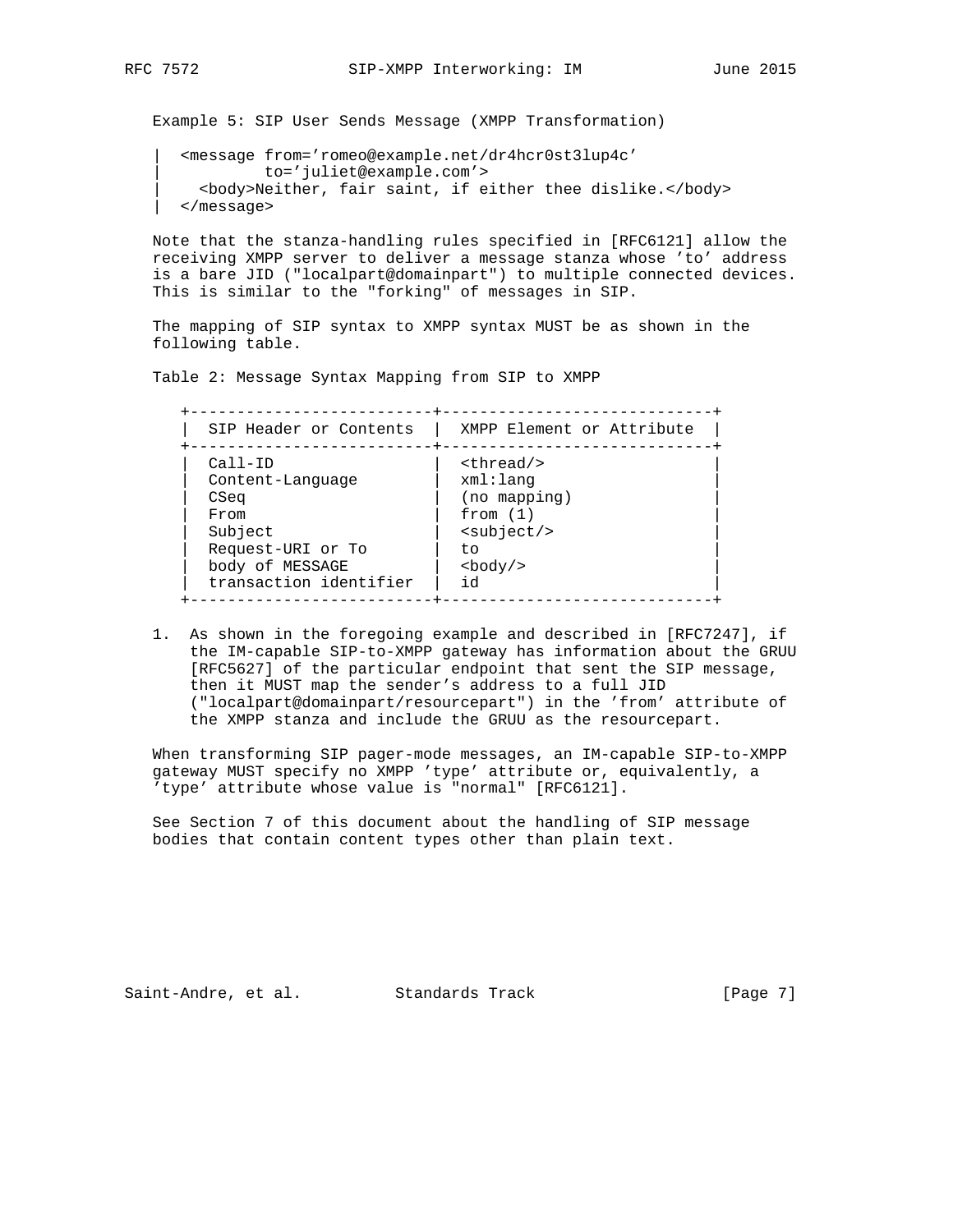# 6. Message Size

 [RFC3428] specifies that (outside of a media session) the size of a MESSAGE request is not allowed to exceed 1300 bytes. Although, in practice, XMPP instant messages do not often exceed that size, neither [RFC6120] nor [RFC6121] sets an upper limit on the size of XMPP stanzas. However, XMPP server deployments usually do limit the size of stanzas in order to help prevent denial-of-service attacks, and [RFC6120] states that if a server sets a maximum stanza size, then the limit is not allowed to be less than 10,000 bytes. Because of this mismatch, an XMPP-to-SIP gateway SHOULD return a <policy violation/> stanza error if an XMPP user attempts to send an XMPP message stanza that would result in a SIP MESSAGE greater than 1300 bytes. Although such a gateway might decide to "upgrade" from page mode to session mode using the Message Session Relay Protocol (MSRP) -- thus treating the instant message as part of a chat session as described in [RFC7573] -- such behavior is application-specific and this document provides no guidelines for how to complete such an upgrade.

## 7. Content Types

 SIP requests of type "MESSAGE" are allowed to contain essentially any content type. The recommended procedures for SIP-to-XMPP gateways to use in handling these content types are as follows.

 An IM-aware SIP-to-XMPP gateway MUST process SIP messages that contain message bodies of type "text/plain" and MUST encapsulate such message bodies as the XML character data of the XMPP <br/>body/> element.

 An IM-aware SIP-to-XMPP gateway SHOULD process SIP messages that contain message bodies of type "text/html"; if so, a gateway MUST transform the "text/html" content into XHTML content that conforms to the XHTML-IM Integration Set specified in [XEP-0071].

 Although an IM-aware SIP-to-XMPP gateway MAY process SIP messages that contain message bodies of types other than "text/plain" and "text/html", the handling of such content types is a matter of implementation.

Saint-Andre, et al. Standards Track [Page 8]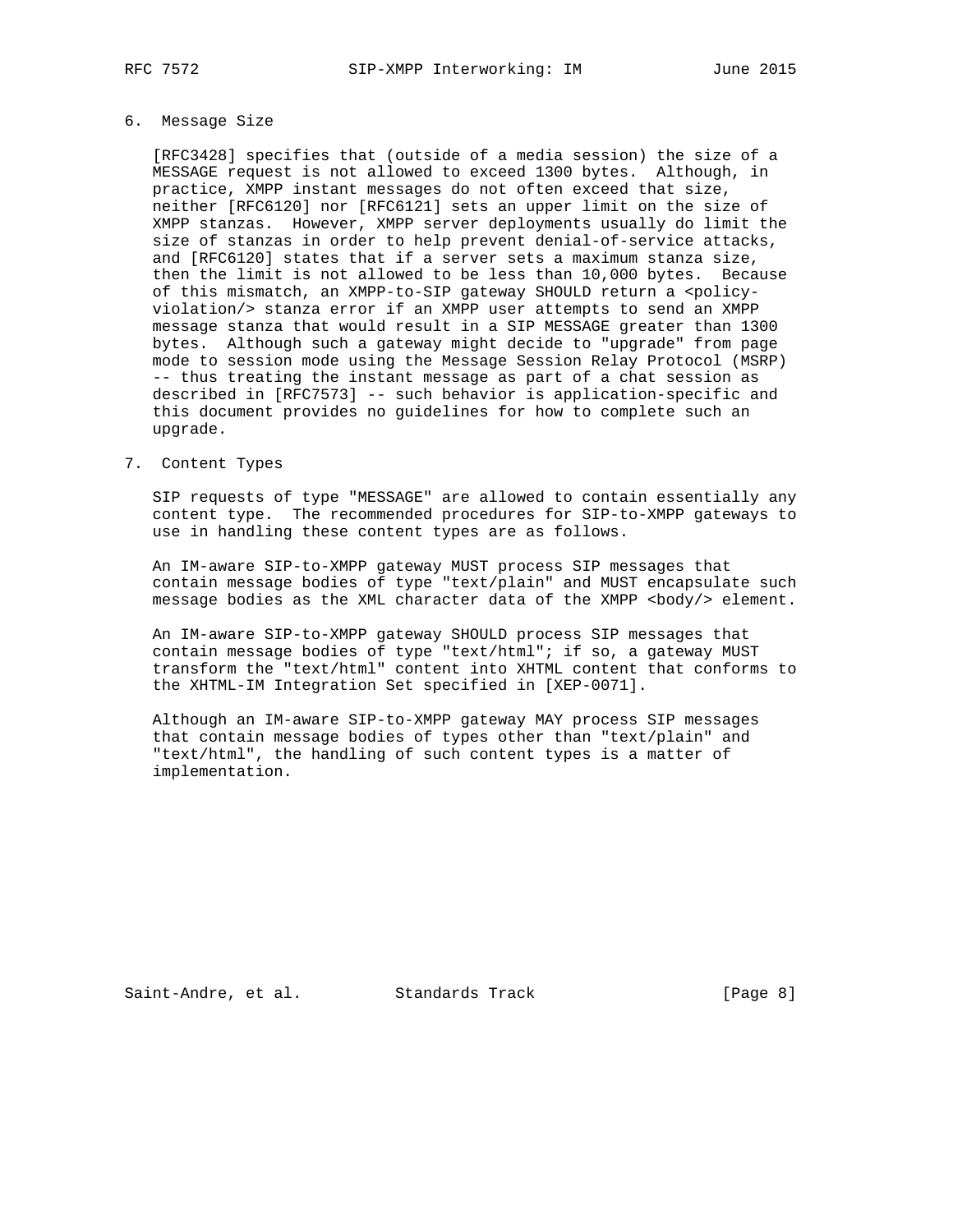|| || ||

8. Internationalization Considerations

 Both XMPP and SIP support the UTF-8 encoding [RFC3629] of Unicode characters [UNICODE] within messages, along with tagging of the language for a particular message (in XMPP via the 'xml:lang' attribute and in SIP via the Content-Language header). Gateways MUST map these language tagging mechanisms if they are present in the original message. Several examples follow, using the "XML Notation" [RFC3987] for Unicode characters outside the ASCII range.

Example 6: SIP User Sends Message

 | MESSAGE sip:juliet@example.com SIP/2.0 | Via: SIP/2.0/TCP s2x.example.net;branch=z9hG4bKeskdgs677 | Max-Forwards: 70 | To: sip:juliet@example.com | From: sip:romeo@example.net;tag=vwxyz | Call-ID: 5A37A65D-304B-470A-B718-3F3E6770ACAF | CSeq: 1 MESSAGE | Content-Type: text/plain | Content-Length: 45 | Content-Language: cs

Nic z ob쎩ho, m쎡 d쒛vo spanil쎡, nenavid쎭 얡 -li jedno nebo druh 쎩.

Example 7: SIP User Sends Message (XMPP Transformation)

```
 | <message from='romeo@example.net'
        | to='juliet@example.com'
        | xml:lang='cs'>
  | <body>
Nic z ob쎩ho, m쎡 d쒛vo spanil쎡,
nenavid쎭 얡 -li jedno nebo druh 쎩.
  | </body>
 | </message>
```
9. Security Considerations

 Detailed security considerations are given in the following documents:

- o For instant messaging protocols in general, see [RFC2779]
- o For SIP-based instant messaging, see [RFC3428] and also [RFC3261]
- o For XMPP-based instant messaging, see [RFC6121] and also [RFC6120]

Saint-Andre, et al. Standards Track [Page 9]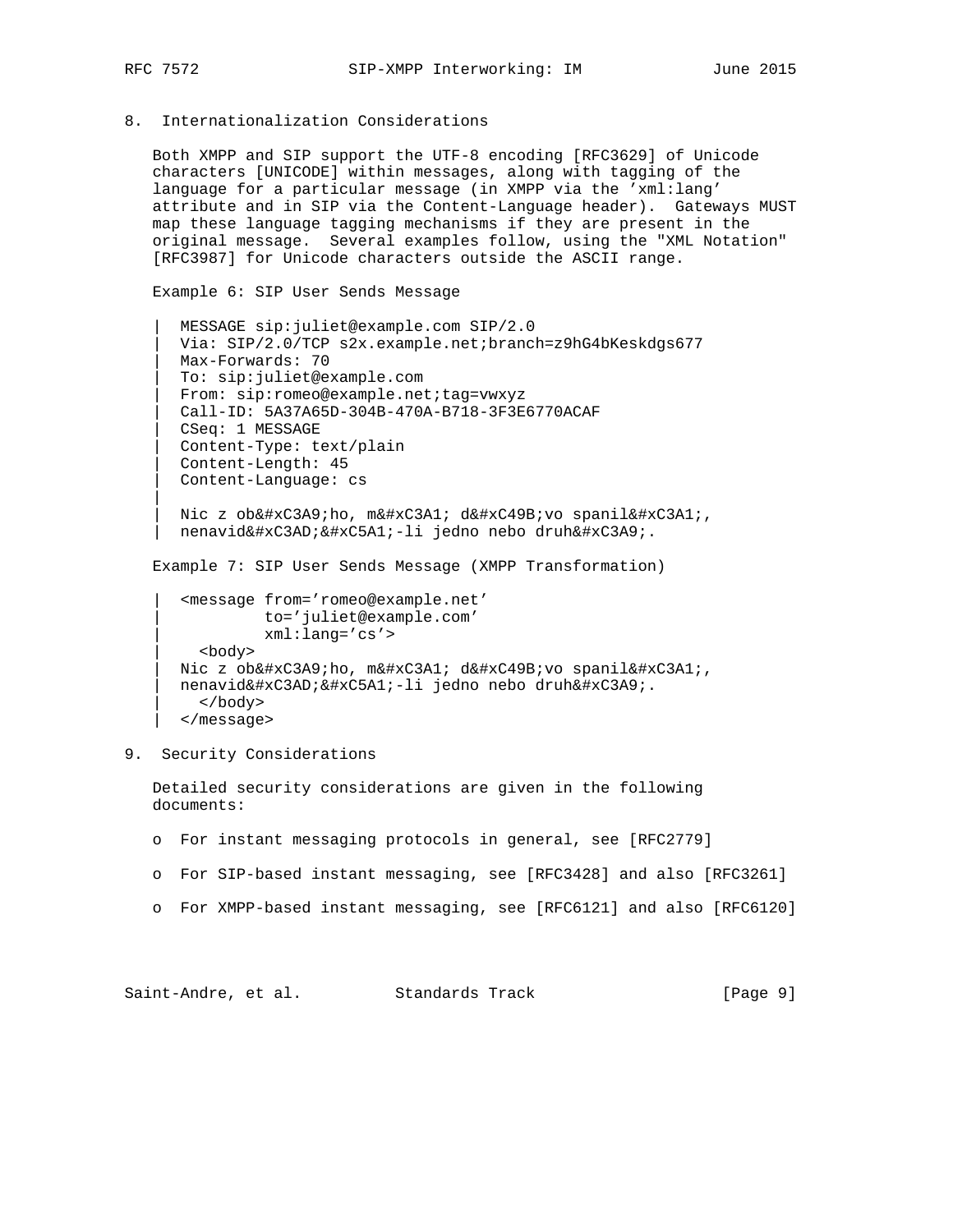o For SIP-XMPP interworking in general, see [RFC7247]

 This document specifies methods for exchanging "pager-mode" instant messages through a gateway that translates between SIP and XMPP, and [RFC7573] specifies such methods for "session-mode" instant messaging between MSRP and XMPP. Such a gateway MUST be compliant with the minimum security requirements of the textual chat protocols for which it translates (i.e., SIP or MSRP and XMPP).

 The addition of gateways to the security model of instant messaging specified in [RFC2779] introduces some new risks. In particular, end-to-end security properties (especially confidentiality and integrity) between instant messaging clients that interface through a gateway can be provided only if common formats are supported. Specification of those common formats is out of scope for this document. For instant messages, it is possible to use the methods described in [RFC3862] and [RFC3923], but those methods are not widely implemented. A more widely implemented, albeit nonstandardized, method for interoperable end-to-end encryption would be Off-the-Record Messaging [OTR].

- 10. References
- 10.1. Normative References
	- [RFC2119] Bradner, S., "Key words for use in RFCs to Indicate Requirement Levels", BCP 14, RFC 2119, DOI 10.17487/RFC2119, March 1997, <http://www.rfc-editor.org/info/rfc2119>.
	- [RFC3261] Rosenberg, J., Schulzrinne, H., Camarillo, G., Johnston, A., Peterson, J., Sparks, R., Handley, M., and E. Schooler, "SIP: Session Initiation Protocol", RFC 3261, DOI 10.17487/RFC3261, June 2002, <http://www.rfc-editor.org/info/rfc3261>.
	- [RFC3428] Campbell, B., Ed., Rosenberg, J., Schulzrinne, H., Huitema, C., and D. Gurle, "Session Initiation Protocol (SIP) Extension for Instant Messaging", RFC 3428, DOI 10.17487/RFC3428, December 2002, <http://www.rfc-editor.org/info/rfc3428>.
	- [RFC3861] Peterson, J., "Address Resolution for Instant Messaging and Presence", RFC 3861, DOI 10.17487/RFC3861, August 2004, <http://www.rfc-editor.org/info/rfc3861>.

Saint-Andre, et al. Standards Track [Page 10]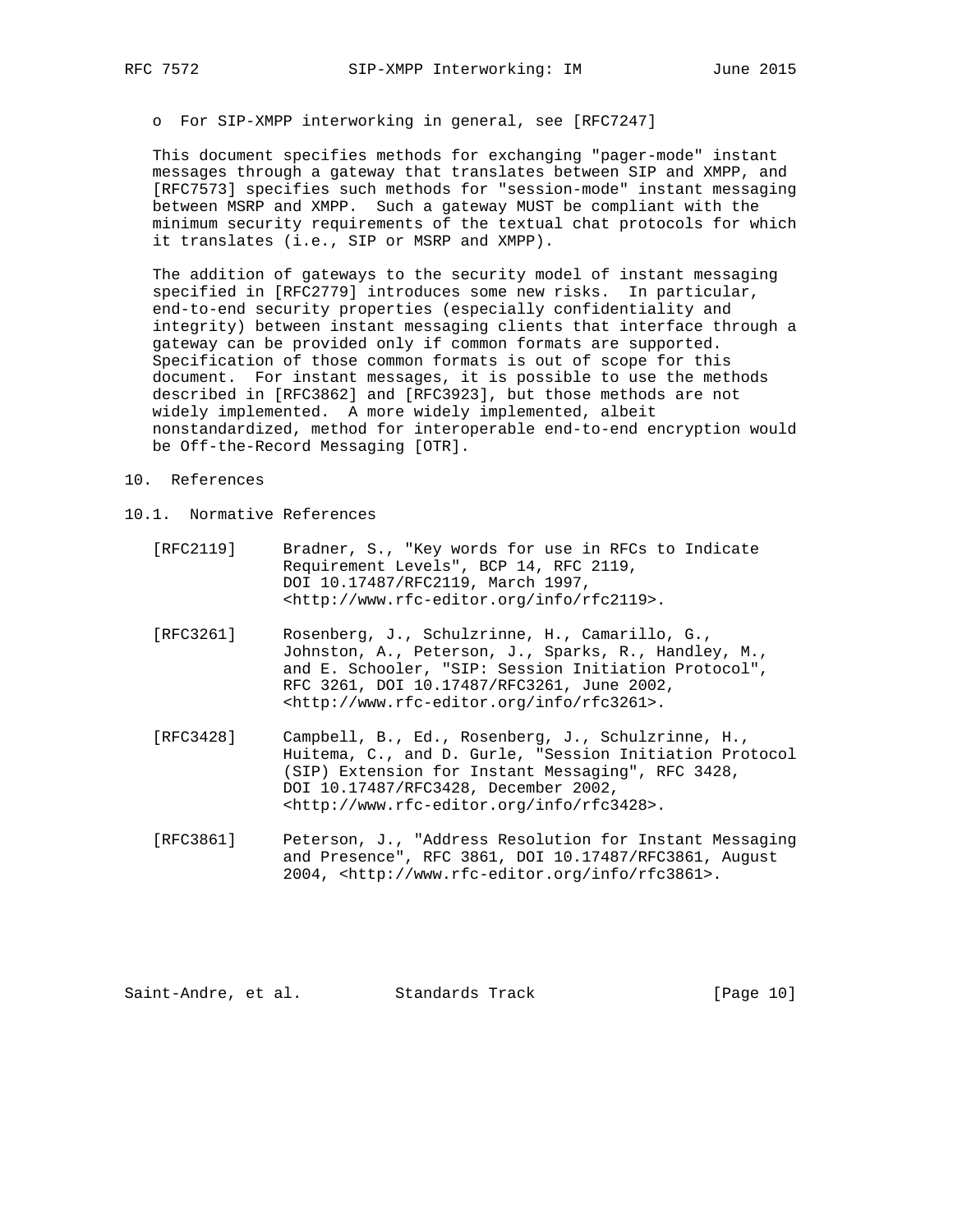- [RFC5627] Rosenberg, J., "Obtaining and Using Globally Routable User Agent URIs (GRUUs) in the Session Initiation Protocol (SIP)", RFC 5627, DOI 10.17487/RFC5627, October 2009, <http://www.rfc-editor.org/info/rfc5627>.
- [RFC6120] Saint-Andre, P., "Extensible Messaging and Presence Protocol (XMPP): Core", RFC 6120, DOI 10.17487/RFC6120, March 2011, <http://www.rfc-editor.org/info/rfc6120>.
- [RFC6121] Saint-Andre, P., "Extensible Messaging and Presence Protocol (XMPP): Instant Messaging and Presence", RFC 6121, DOI 10.17487/RFC6121, March 2011, <http://www.rfc-editor.org/info/rfc6121>.
- [RFC7247] Saint-Andre, P., Houri, A., and J. Hildebrand, "Interworking between the Session Initiation Protocol (SIP) and the Extensible Messaging and Presence Protocol (XMPP): Architecture, Addresses, and Error Handling", RFC 7247, DOI 10.17487/RFC7247, May 2014, <http://www.rfc-editor.org/info/rfc7247>.
- [XEP-0071] Saint-Andre, P., "XHTML-IM", XSF XEP 0071, November 2012.
- 10.2. Informative References
	- [GROUPCHAT] Saint-Andre, P., Corretge, S., and S. Loreto, "Interworking between the Session Initiation Protocol (SIP) and the Extensible Messaging and Presence Protocol (XMPP): Groupchat", Work in Progress, draft-ietf-stox-groupchat-11, March 2015.
	- [OTR] Goldberg, I., "Off-the-Record Messaging", <https://otr.cypherpunks.ca/>.
	- [RFC2779] Day, M., Aggarwal, S., Mohr, G., and J. Vincent, "Instant Messaging / Presence Protocol Requirements", RFC 2779, DOI 10.17487/RFC2779, February 2000, <http://www.rfc-editor.org/info/rfc2779>.
	- [RFC3629] Yergeau, F., "UTF-8, a transformation format of ISO 10646", STD 63, RFC 3629, DOI 10.17487/RFC3629, November 2003, <http://www.rfc-editor.org/info/rfc3629>.
	- [RFC3860] Peterson, J., "Common Profile for Instant Messaging (CPIM)", RFC 3860, DOI 10.17487/RFC3860, August 2004, <http://www.rfc-editor.org/info/rfc3860>.

Saint-Andre, et al. Standards Track [Page 11]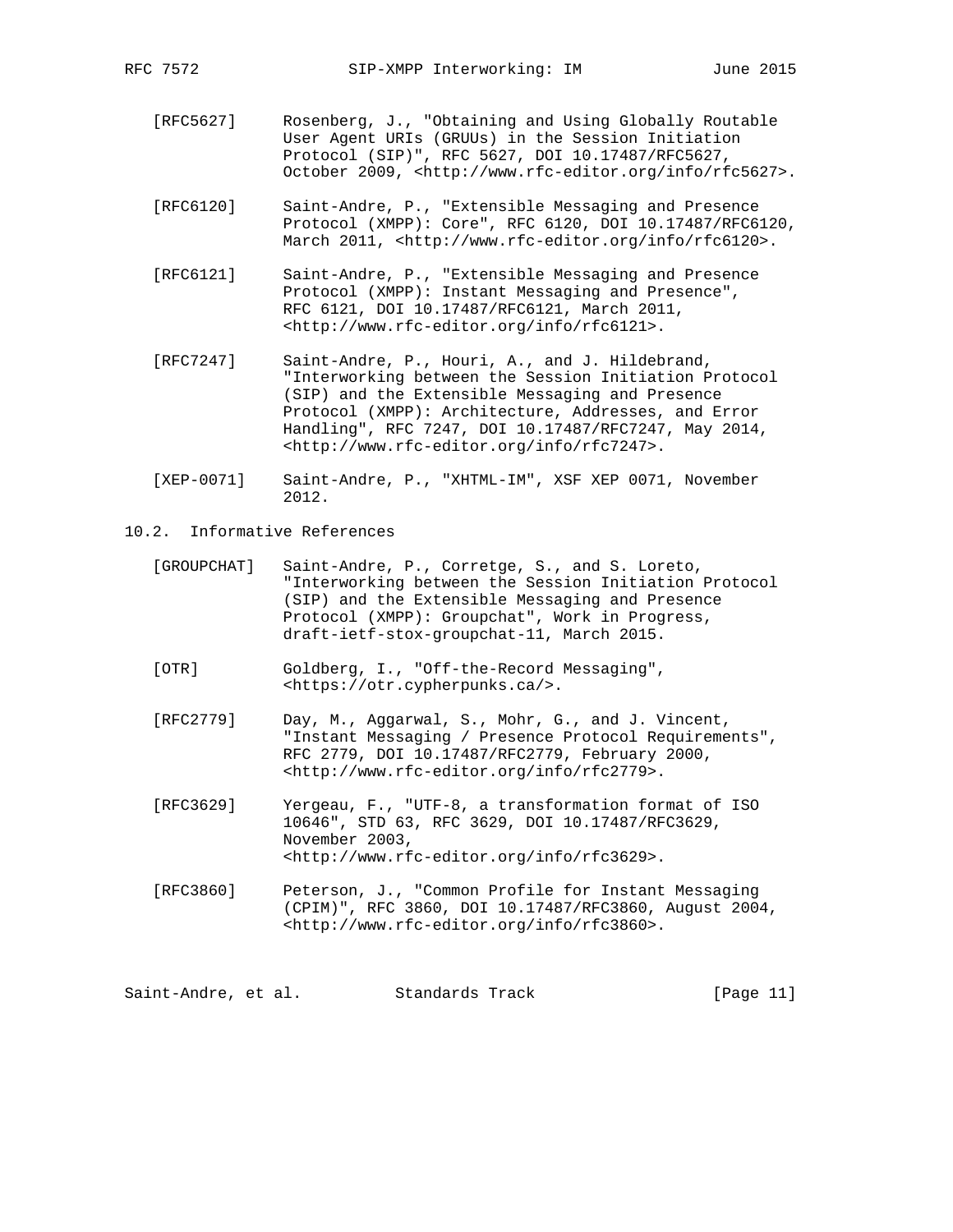- [RFC3862] Klyne, G. and D. Atkins, "Common Presence and Instant Messaging (CPIM): Message Format", RFC 3862, DOI 10.17487/RFC3862, August 2004, <http://www.rfc-editor.org/info/rfc3862>.
- [RFC3922] Saint-Andre, P., "Mapping the Extensible Messaging and Presence Protocol (XMPP) to Common Presence and Instant Messaging (CPIM)", RFC 3922, DOI 10.17487/RFC3922, October 2004, <http://www.rfc-editor.org/info/rfc3922>.
- [RFC3923] Saint-Andre, P., "End-to-End Signing and Object Encryption for the Extensible Messaging and Presence Protocol (XMPP)", RFC 3923, DOI 10.17487/RFC3923, October 2004, <http://www.rfc-editor.org/info/rfc3923>.
- [RFC3987] Duerst, M. and M. Suignard, "Internationalized Resource Identifiers (IRIs)", RFC 3987, DOI 10.17487/RFC3987, January 2005, <http://www.rfc-editor.org/info/rfc3987>.
- [RFC7573] Saint-Andre, P. and S. Loreto, "Interworking between the Session Initiation Protocol (SIP) and the Extensible Messaging and Presence Protocol (XMPP): One-to-One Text Chat Sessions", RFC 7573, DOI 10.17487/RFC7573, June 2015, <http://www.rfc-editor.org/info/rfc7573>.
- [SIMPLE-CPIM] Campbell, B. and J. Rosenberg, "CPIM Mapping of SIMPLE Presence and Instant Messaging", Work in Progress, draft-ietf-simple-cpim-mapping-01, June 2002.
- [UNICODE] The Unicode Consortium, "The Unicode Standard", <http://www.unicode.org/versions/latest/>.

Saint-Andre, et al. Standards Track [Page 12]